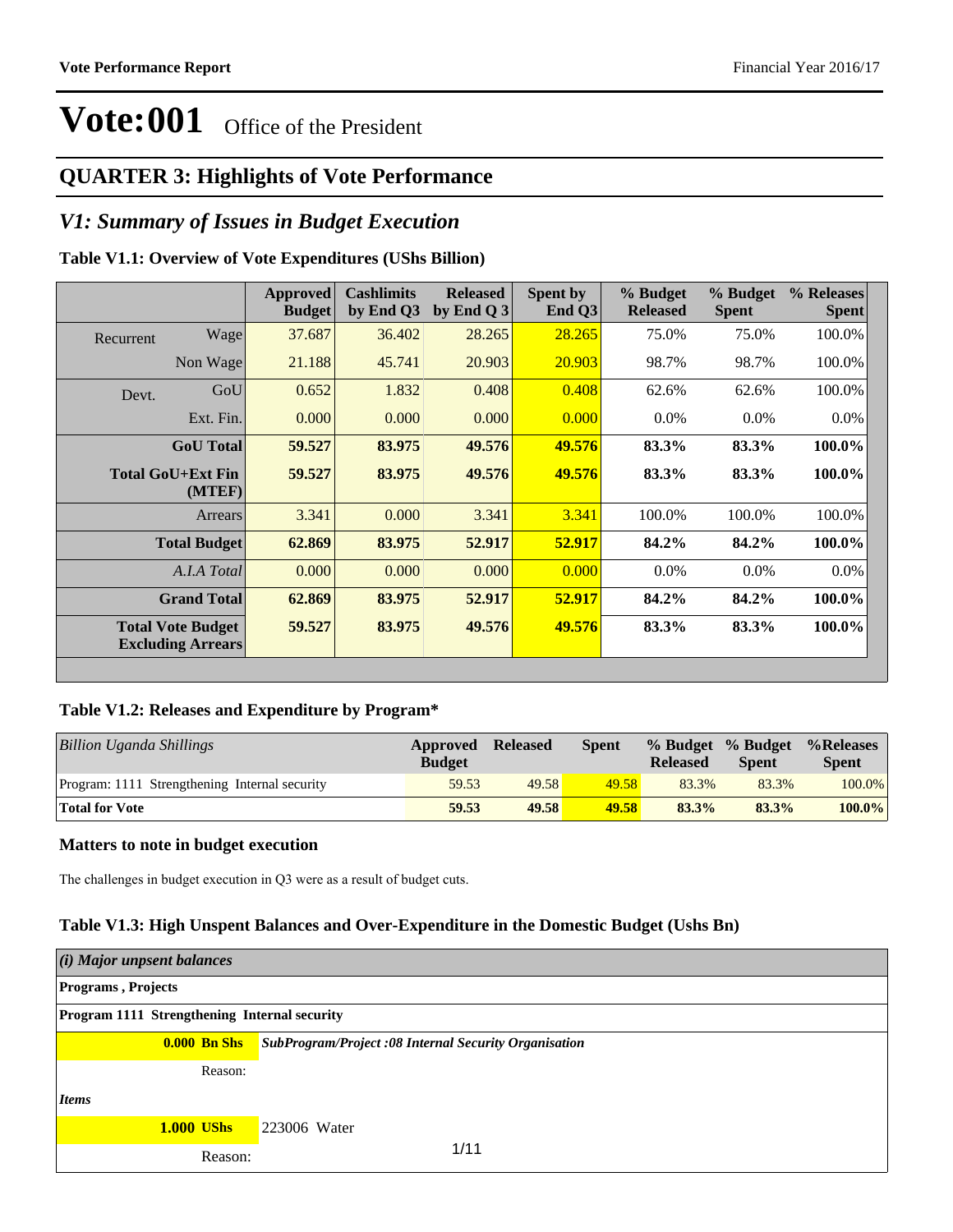#### **QUARTER 3: Highlights of Vote Performance**

|              | <b>0.000 Bn Shs</b> |         | SubProgram/Project:0982 Strengthening of Internal Security  |
|--------------|---------------------|---------|-------------------------------------------------------------|
|              |                     | Reason: |                                                             |
| <i>Items</i> |                     |         |                                                             |
|              | <b>1.000 UShs</b>   |         | 312202 Machinery and Equipment                              |
|              |                     | Reason: |                                                             |
|              |                     |         | (ii) Expenditures in excess of the original approved budget |

#### *V2: Performance Highlights*

#### **Table V2.1: Key Vote Output Indicators and Expenditures\***

| Vote, Vote Function<br>Key Output                | <b>Approved Budget and</b><br><b>Planned outputs</b>          |  | <b>Cumulative Expenditure</b><br>and Performance        |  | <b>Status and Reasons for</b><br>any Variation from Plans |       |
|--------------------------------------------------|---------------------------------------------------------------|--|---------------------------------------------------------|--|-----------------------------------------------------------|-------|
| Programme: 1111 Strengthening Internal security  |                                                               |  |                                                         |  |                                                           |       |
| <b>Output: 111101 Collection of Intelligence</b> |                                                               |  |                                                         |  |                                                           |       |
| Description of Performance:                      | 720 intelligence reports to be<br>generated and disseminated. |  | 630 intelligence reports generated<br>and disseminated. |  | No variations                                             |       |
| Performance Indicators:                          |                                                               |  |                                                         |  |                                                           |       |
| Number of inteligence reports 720<br>generated   |                                                               |  | No Data                                                 |  |                                                           |       |
| Output Cost: UShs Bn:                            |                                                               |  | 53.288 UShs Bn:                                         |  | <b>45.229</b> % Budget Spent:                             | 84.9% |
| <b>Program Cost:</b>                             | $UShs Bn$ :                                                   |  | 59.527 UShs Bn:                                         |  | 45.229 % Budget Spent:                                    | 76.0% |
| <b>Total Cost for Vote:</b>                      | $UShs Bn$ :                                                   |  | 59.527 UShs Bn:                                         |  | 45.229 % Budget Spent:                                    | 76.0% |

#### **Performance highlights for the Quarter**

- Assorted Technical equipment acquired.

- Staff Salaries paid on time

- There was timely response to operational emergencies.

- Operational Support activities acquired.

- Intelligence information collected and analysed, intelligence reports generated and disseminated.

### *V3: Details of Releases and Expenditure*

#### **Table V3.1: GoU Releases and Expenditure by Output\***

| Billion Uganda Shillings                                           | Approved<br><b>Budget</b> | <b>Released</b> | <b>Spent</b> | $%$ GoU<br><b>Budget</b><br><b>Released</b> | $%$ GoU<br><b>Budget</b><br><b>Spent</b> | $%$ GoU<br><b>Releases</b><br><b>Spent</b> |
|--------------------------------------------------------------------|---------------------------|-----------------|--------------|---------------------------------------------|------------------------------------------|--------------------------------------------|
| <b>Program 1111 Strengthening Internal security</b>                | 62.87                     | 52.92           | 52.92        | 84.2%                                       | 84.2%                                    | $100.0\%$                                  |
| <b>Class: Outputs Provided</b>                                     | 58.88                     | 49.17           | 49.17        | 83.5%                                       | 83.5%                                    | $100.0\%$                                  |
| 111101 Collection of Intelligence                                  | 53.29                     | 45.23           | 45.23        | 84.9%                                       | 84.9%                                    | 100.0%                                     |
| 111102 Administration                                              | 5.59                      | 3.94            | 3.94         | 70.5%                                       | 70.5%                                    | 100.0%                                     |
| Class: Capital Purchases                                           | 0.65                      | 0.41            | 0.41         | 62.6%                                       | 62.6%                                    | $100.0\%$                                  |
| 111175 Purchase of Motor Vehicles and Other Transport<br>Equipment | 2/18                      | 0.34            | 0.34         | 71.3%                                       | 71.3%                                    | $100.0\%$                                  |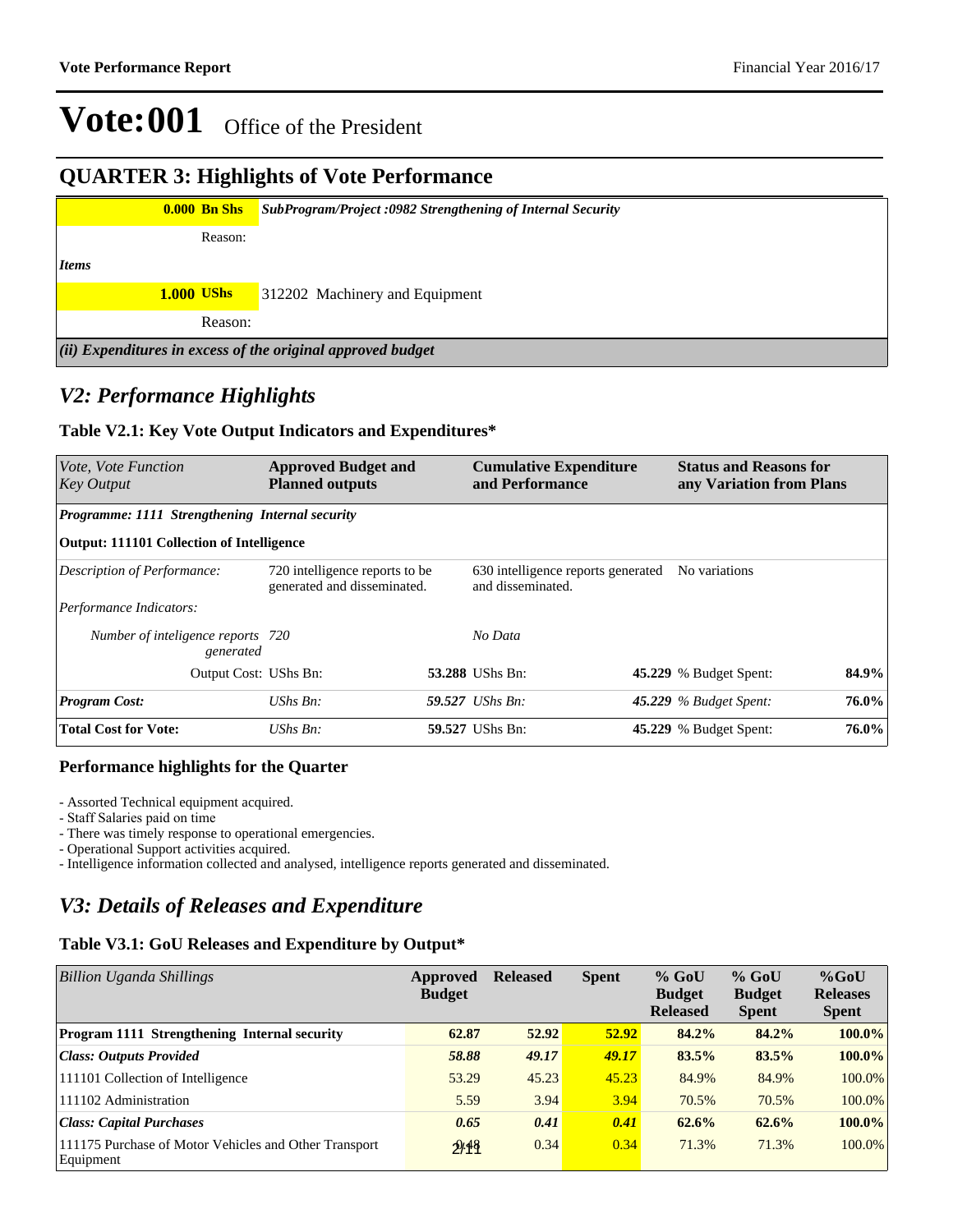## **QUARTER 3: Highlights of Vote Performance**

| Billion Uganda Shillings                             | Approved<br><b>Budget</b> | <b>Released</b> | <b>Spent</b> | $%$ GoU<br><b>Budget</b><br><b>Released</b> | $%$ GoU<br><b>Budget</b><br><b>Spent</b> | $%$ GoU<br><b>Releases</b><br><b>Spent</b> |
|------------------------------------------------------|---------------------------|-----------------|--------------|---------------------------------------------|------------------------------------------|--------------------------------------------|
| 111177 Purchase of Specialised Machinery & Equipment | 0.17                      | 0.06            | 0.06         | 37.7%                                       | 37.7%                                    | 100.0%                                     |
| <b>Class: Arrears</b>                                | 3.34                      | 3.34            | 3.34         | $100.0\%$                                   | $100.0\%$                                | 100.0%                                     |
| 111199 Arrears                                       | 3.34                      | 3.34            | 3.34         | 100.0%                                      | 100.0%                                   | 100.0%                                     |
| <b>Total for Vote</b>                                | 62.87                     | 52.92           | 52.92        | 84.2%                                       | 84.2%                                    | 100.0%                                     |

#### **Table V3.2: 2016/17 GoU Expenditure by Item**

| <b>Billion Uganda Shillings</b>                       | Approved<br><b>Budget</b> | <b>Released</b> | <b>Spent</b> | % GoU<br><b>Budget</b><br><b>Released</b> | $%$ GoU<br><b>Budget</b><br><b>Spent</b> | %GoU<br><b>Releases</b><br><b>Spent</b> |
|-------------------------------------------------------|---------------------------|-----------------|--------------|-------------------------------------------|------------------------------------------|-----------------------------------------|
| <b>Class: Outputs Provided</b>                        | 58.88                     | 49.17           | 49.17        | 83.5%                                     | 83.5%                                    | 100.0%                                  |
| 211101 General Staff Salaries                         | 37.69                     | 28.27           | 28.27        | 75.0%                                     | 75.0%                                    | 100.0%                                  |
| 211103 Allowances                                     | 0.13                      | 0.08            | 0.08         | 61.2%                                     | 61.2%                                    | 100.0%                                  |
| 212201 Social Security Contributions                  | 0.37                      | 0.23            | 0.23         | 61.2%                                     | 61.2%                                    | 100.0%                                  |
| 221001 Advertising and Public Relations               | 0.00                      | 0.00            | 0.00         | 61.2%                                     | 61.2%                                    | 100.0%                                  |
| 221003 Staff Training                                 | 0.03                      | 0.02            | 0.02         | 61.2%                                     | 61.2%                                    | 100.0%                                  |
| 221007 Books, Periodicals & Newspapers                | 0.01                      | 0.00            | 0.00         | 61.2%                                     | 61.2%                                    | 100.0%                                  |
| 221009 Welfare and Entertainment                      | 0.14                      | 0.09            | 0.09         | 61.2%                                     | 61.2%                                    | 100.0%                                  |
| 221011 Printing, Stationery, Photocopying and Binding | 0.01                      | 0.01            | 0.01         | 61.2%                                     | 61.2%                                    | 100.0%                                  |
| 221012 Small Office Equipment                         | 0.01                      | 0.01            | 0.01         | 61.2%                                     | 61.2%                                    | 100.0%                                  |
| 222001 Telecommunications                             | 0.32                      | 0.20            | 0.20         | 61.2%                                     | 61.2%                                    | 100.0%                                  |
| 223001 Property Expenses                              | 0.01                      | 0.00            | 0.00         | 61.2%                                     | 61.2%                                    | 100.0%                                  |
| 223003 Rent – (Produced Assets) to private entities   | 0.15                      | 0.09            | 0.09         | 61.2%                                     | 61.2%                                    | 100.0%                                  |
| 223005 Electricity                                    | 0.27                      | 0.17            | 0.17         | 61.2%                                     | 61.2%                                    | 100.0%                                  |
| 223006 Water                                          | 0.05                      | 0.03            | 0.03         | 61.2%                                     | 61.2%                                    | 100.0%                                  |
| 224003 Classified Expenditure                         | 19.37                     | 19.79           | 19.79        | 102.2%                                    | 102.2%                                   | 100.0%                                  |
| 227001 Travel inland                                  | 0.02                      | 0.01            | 0.01         | 61.2%                                     | 61.2%                                    | 100.0%                                  |
| 227002 Travel abroad                                  | 0.02                      | 0.01            | 0.01         | 61.2%                                     | 61.2%                                    | 100.0%                                  |
| 227004 Fuel, Lubricants and Oils                      | 0.06                      | 0.04            | 0.04         | 61.2%                                     | 61.2%                                    | 100.0%                                  |
| 228002 Maintenance - Vehicles                         | 0.22                      | 0.13            | 0.13         | 61.2%                                     | 61.2%                                    | 100.0%                                  |
| <b>Class: Capital Purchases</b>                       | 0.65                      | 0.41            | 0.41         | 62.6%                                     | 62.6%                                    | 100.0%                                  |
| 312201 Transport Equipment                            | 0.48                      | 0.34            | 0.34         | 71.3%                                     | 71.3%                                    | 100.0%                                  |
| 312202 Machinery and Equipment                        | 0.17                      | 0.06            | 0.06         | 37.7%                                     | 37.7%                                    | 100.0%                                  |
| <b>Class: Arrears</b>                                 | 3.34                      | 3.34            | 3.34         | 100.0%                                    | 100.0%                                   | 100.0%                                  |
| 321608 Pension arrears (Budgeting)                    | 3.34                      | 3.34            | 3.34         | 100.0%                                    | 100.0%                                   | 100.0%                                  |
| <b>Total for Vote</b>                                 | 62.87                     | 52.92           | 52.92        | 84.2%                                     | 84.2%                                    | 100.0%                                  |

#### **Table V3.3: GoU Releases and Expenditure by Project and Programme\***

| <b>Billion Uganda Shillings</b>                     | Approved<br><b>Budget</b> | <b>Released</b> | Spent | $%$ GoU<br><b>Budget</b><br><b>Released</b> | $%$ GoU<br><b>Budget</b><br><b>Spent</b> | $%$ GoU<br><b>Releases</b><br><b>Spent</b> |
|-----------------------------------------------------|---------------------------|-----------------|-------|---------------------------------------------|------------------------------------------|--------------------------------------------|
| <b>Program 1111 Strengthening Internal security</b> | 63,87                     | 52.92           | 52.92 | 84.2%                                       | 84.2%                                    | $100.0\%$                                  |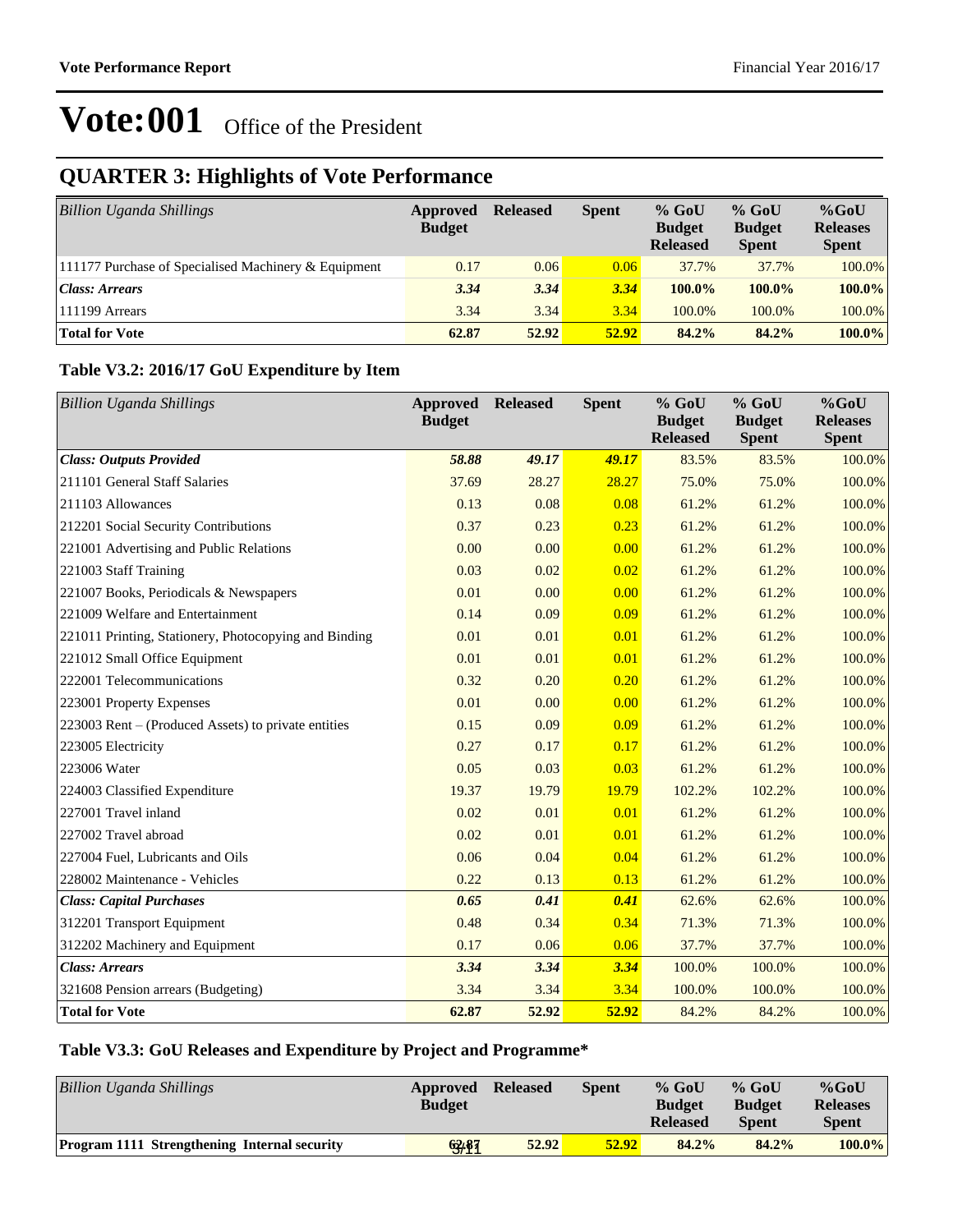## **QUARTER 3: Highlights of Vote Performance**

| <b>Recurrent SubProgrammes</b>          |       |       |       |       |       |           |
|-----------------------------------------|-------|-------|-------|-------|-------|-----------|
| 08 Internal Security Organisation       | 62.22 | 52.51 | 52.51 | 84.4% | 84.4% | $100.0\%$ |
| Development Projects                    |       |       |       |       |       |           |
| 0982 Strengthening of Internal Security | 0.65  | 0.41  | 0.41  | 62.6% | 62.6% | $100.0\%$ |
| <b>Total for Vote</b>                   | 62.87 | 52.92 | 52.92 | 84.2% | 84.2% | $100.0\%$ |

#### **Table V3.4: External Financing Releases and Expenditure by Sub Programme**

| Billion Uganda Shillings | Approved Released |  |                 |              | Spent % Budget % Budget % Releases |
|--------------------------|-------------------|--|-----------------|--------------|------------------------------------|
|                          | <b>Budget</b>     |  | <b>Released</b> | <b>Spent</b> | <b>Spent</b>                       |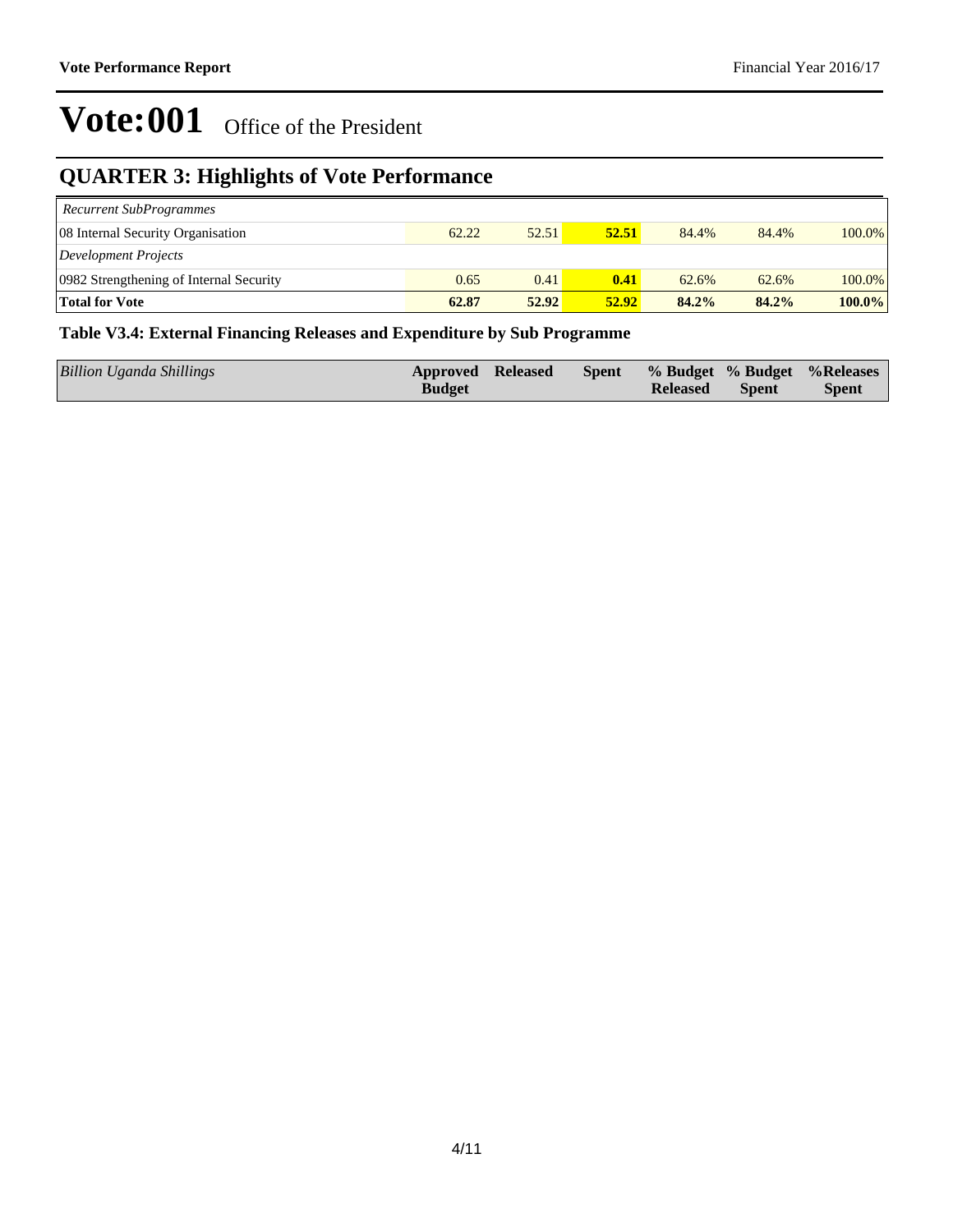### **QUARTER 3: Cumulative Outputs and Expenditure by End of Quarter**

| <b>Annual Planned Outputs</b>                                | <b>Cumulative Outputs Achieved by</b><br><b>End of Quarter</b> | <b>Cumulative Expenditures made by</b><br>the End of the Quarter to<br><b>Deliver Cumulative Outputs</b> | <b>UShs</b><br><b>Thousand</b> |
|--------------------------------------------------------------|----------------------------------------------------------------|----------------------------------------------------------------------------------------------------------|--------------------------------|
| Program: 11 Strengthening Internal security                  |                                                                |                                                                                                          |                                |
| <b>Recurrent Programmes</b>                                  |                                                                |                                                                                                          |                                |
| <b>Subprogram: 08 Internal Security Organisation</b>         |                                                                |                                                                                                          |                                |
| <b>Outputs Provided</b>                                      |                                                                |                                                                                                          |                                |
| <b>Output: 01 Collection of Intelligence</b>                 |                                                                |                                                                                                          |                                |
| 720 intelligence reports generated and                       | 630 Intelligence reports were generated                        | <b>Item</b>                                                                                              | <b>Spent</b>                   |
| disseminated.                                                | and disseminated.                                              | 211101 General Staff Salaries                                                                            | 25,438,704                     |
|                                                              |                                                                | 224003 Classified Expenditure                                                                            | 19,790,319                     |
| <b>Reasons for Variation in performance</b>                  |                                                                |                                                                                                          |                                |
| No variations during the quarter                             |                                                                |                                                                                                          |                                |
|                                                              |                                                                | <b>Total</b>                                                                                             | 45,229,023                     |
|                                                              |                                                                | Wage Recurrent                                                                                           | 25,438,704                     |
|                                                              |                                                                | Non Wage Recurrent                                                                                       | 19,790,319                     |
|                                                              |                                                                | AIA                                                                                                      | $\boldsymbol{0}$               |
| <b>Output: 02 Administration</b>                             |                                                                |                                                                                                          |                                |
| Offices rented, Transport equipment                          | Offices rented, Transport equipment                            | <b>Item</b>                                                                                              | <b>Spent</b>                   |
| maintained, Allowances paid, Office<br>equipment maintained. | maintained, Allowances paid, Office                            | 211101 General Staff Salaries                                                                            | 2,826,523                      |
|                                                              | equipment maintained.                                          | 211103 Allowances                                                                                        | 80,252                         |
|                                                              |                                                                | 212201 Social Security Contributions                                                                     | 226,340                        |
|                                                              |                                                                | 221001 Advertising and Public Relations                                                                  | 490                            |
|                                                              |                                                                | 221003 Staff Training                                                                                    | 18,532                         |
|                                                              |                                                                | 221007 Books, Periodicals & Newspapers                                                                   | 3,738                          |
|                                                              |                                                                | 221009 Welfare and Entertainment                                                                         | 85,199                         |
|                                                              |                                                                | 221011 Printing, Stationery, Photocopying and<br><b>Binding</b>                                          | 6,820                          |
|                                                              |                                                                | 221012 Small Office Equipment                                                                            | 6,433                          |
|                                                              |                                                                | 222001 Telecommunications                                                                                | 195,839                        |
|                                                              |                                                                | 223001 Property Expenses                                                                                 | 4,135                          |
|                                                              |                                                                | $223003$ Rent – (Produced Assets) to private<br>entities                                                 | 92,374                         |
|                                                              |                                                                | 223005 Electricity                                                                                       | 165,790                        |
|                                                              |                                                                | 223006 Water                                                                                             | 29,363                         |
|                                                              |                                                                | 227001 Travel inland                                                                                     | 14,705                         |
|                                                              |                                                                | 227002 Travel abroad                                                                                     | 11,011                         |
|                                                              |                                                                | 227004 Fuel, Lubricants and Oils                                                                         | 36,704                         |
|                                                              |                                                                | 228002 Maintenance - Vehicles                                                                            | 134,742                        |
| <b>Reasons for Variation in performance</b>                  |                                                                |                                                                                                          |                                |
| No variations                                                |                                                                |                                                                                                          |                                |

| 3,938,991 | <b>Total</b>       |
|-----------|--------------------|
| 2,826,523 | Wage Recurrent     |
| 1,112,468 | Non Wage Recurrent |
|           | $-111$             |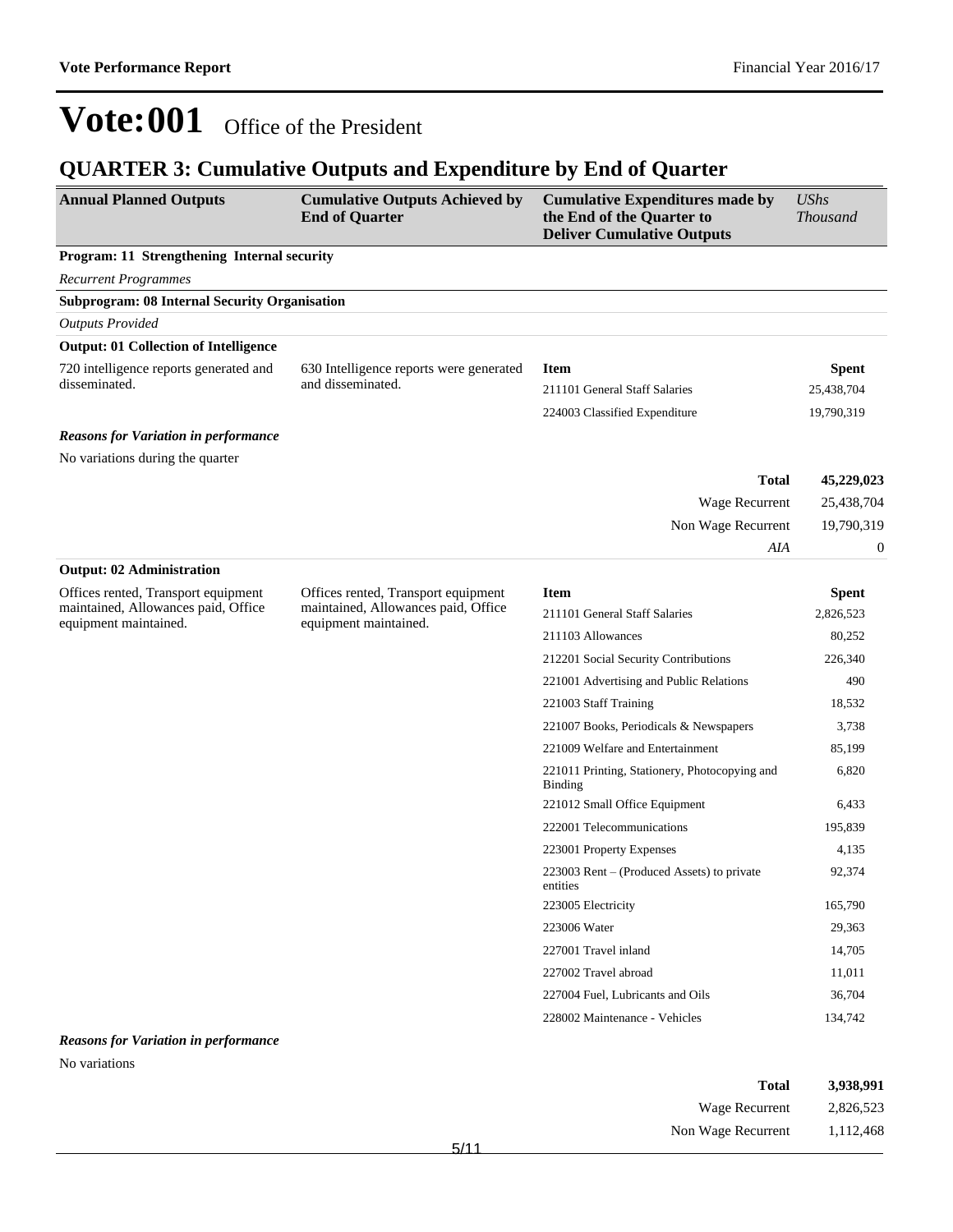### **QUARTER 3: Cumulative Outputs and Expenditure by End of Quarter**

| <b>Annual Planned Outputs</b>                                       | <b>Cumulative Outputs Achieved by</b><br><b>End of Quarter</b> | <b>Cumulative Expenditures made by</b><br>the End of the Quarter to<br><b>Deliver Cumulative Outputs</b> | <b>UShs</b><br>Thousand |
|---------------------------------------------------------------------|----------------------------------------------------------------|----------------------------------------------------------------------------------------------------------|-------------------------|
|                                                                     |                                                                | AIA                                                                                                      | $\boldsymbol{0}$        |
| Arrears                                                             |                                                                |                                                                                                          |                         |
| <b>Output: 99 Arrears</b>                                           |                                                                |                                                                                                          |                         |
|                                                                     |                                                                | <b>Item</b>                                                                                              | <b>Spent</b>            |
| <b>Reasons for Variation in performance</b>                         |                                                                |                                                                                                          |                         |
|                                                                     |                                                                | <b>Total</b>                                                                                             | $\boldsymbol{0}$        |
|                                                                     |                                                                | Wage Recurrent                                                                                           | $\boldsymbol{0}$        |
|                                                                     |                                                                | Non Wage Recurrent                                                                                       | $\boldsymbol{0}$        |
|                                                                     |                                                                | AIA                                                                                                      | $\mathbf{0}$            |
|                                                                     |                                                                | <b>Total For SubProgramme</b>                                                                            | 49,168,014              |
|                                                                     |                                                                | Wage Recurrent                                                                                           | 28, 265, 227            |
|                                                                     |                                                                | Non Wage Recurrent                                                                                       | 20,902,787              |
|                                                                     |                                                                | AIA                                                                                                      | $\boldsymbol{0}$        |
| <b>Development Projects</b>                                         |                                                                |                                                                                                          |                         |
| Project: 0982 Strengthening of Internal Security                    |                                                                |                                                                                                          |                         |
| Capital Purchases                                                   |                                                                |                                                                                                          |                         |
| Output: 75 Purchase of Motor Vehicles and Other Transport Equipment |                                                                |                                                                                                          |                         |
|                                                                     | 02 Motor vehicles purchased.                                   | <b>Item</b>                                                                                              | <b>Spent</b>            |
|                                                                     |                                                                | 312201 Transport Equipment                                                                               | 343,950                 |
| <b>Reasons for Variation in performance</b>                         |                                                                |                                                                                                          |                         |
| No Variations                                                       |                                                                |                                                                                                          |                         |
|                                                                     |                                                                | <b>Total</b>                                                                                             | 343,950                 |
|                                                                     |                                                                | GoU Development                                                                                          | 343,950                 |
|                                                                     |                                                                | <b>External Financing</b>                                                                                | $\boldsymbol{0}$        |
|                                                                     |                                                                | AIA                                                                                                      | $\boldsymbol{0}$        |
| Output: 77 Purchase of Specialised Machinery & Equipment            |                                                                |                                                                                                          |                         |
| Assorted classified equipment.                                      | Assorted classified equipment.                                 | <b>Item</b>                                                                                              | <b>Spent</b>            |
|                                                                     |                                                                | 312202 Machinery and Equipment                                                                           | 63,904                  |
| <b>Reasons for Variation in performance</b>                         |                                                                |                                                                                                          |                         |
| No Variations                                                       |                                                                | <b>Total</b>                                                                                             | 63,904                  |
|                                                                     |                                                                | GoU Development                                                                                          | 63,904                  |
|                                                                     |                                                                | <b>External Financing</b>                                                                                | $\boldsymbol{0}$        |
|                                                                     |                                                                | AIA                                                                                                      | $\boldsymbol{0}$        |
|                                                                     |                                                                | <b>Total For SubProgramme</b>                                                                            | 407,854                 |
|                                                                     |                                                                | GoU Development                                                                                          | 407,854                 |
|                                                                     |                                                                | <b>External Financing</b>                                                                                | $\boldsymbol{0}$        |
|                                                                     |                                                                | AIA                                                                                                      | $\boldsymbol{0}$        |
|                                                                     |                                                                | <b>GRAND TOTAL</b>                                                                                       | 49,575,868              |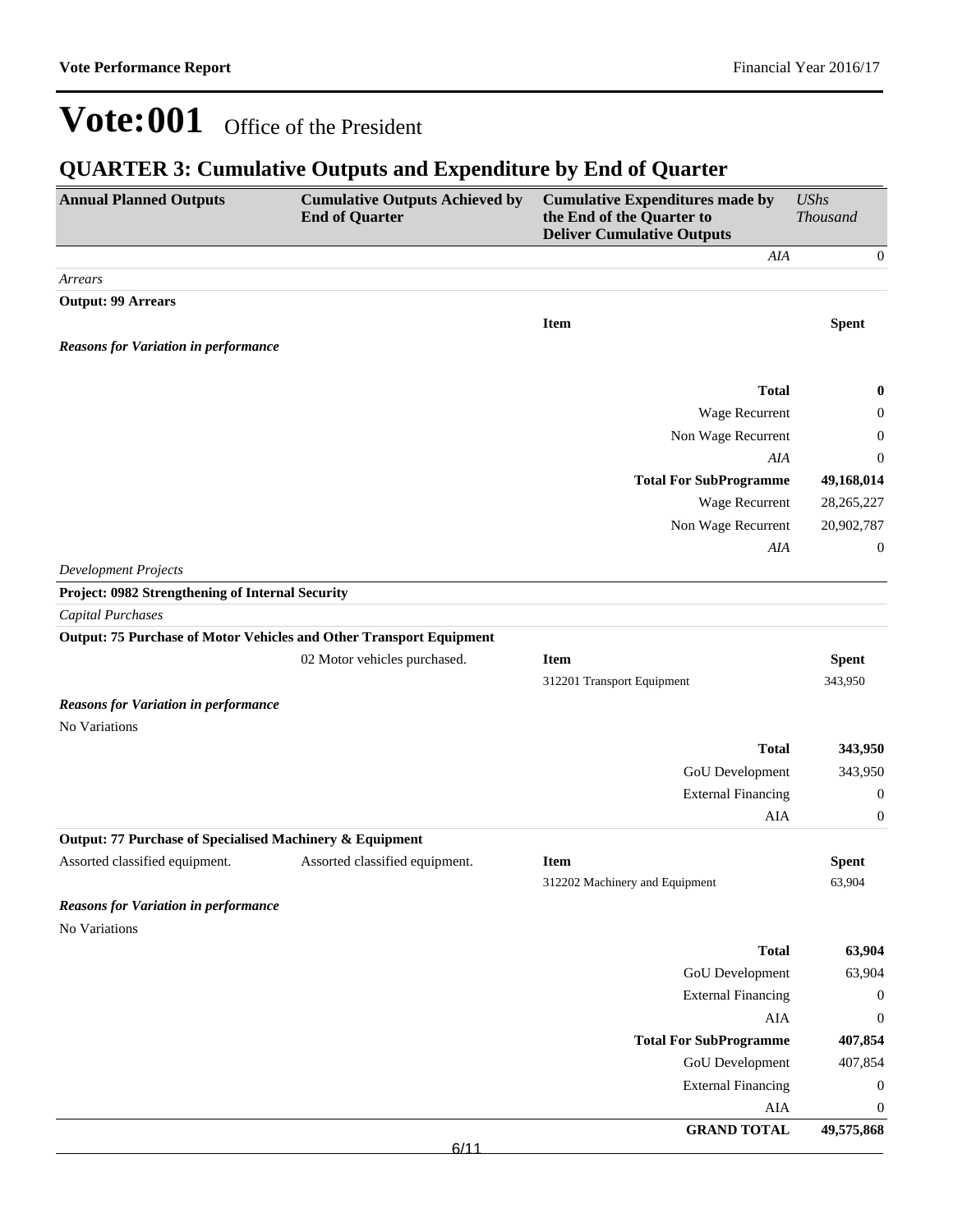### **QUARTER 3: Cumulative Outputs and Expenditure by End of Quarter**

| 28, 265, 227   | Wage Recurrent            |
|----------------|---------------------------|
| 20,902,787     | Non Wage Recurrent        |
| 407,854        | <b>GoU</b> Development    |
| $\overline{0}$ | <b>External Financing</b> |
| $\theta$       | AIA                       |
|                |                           |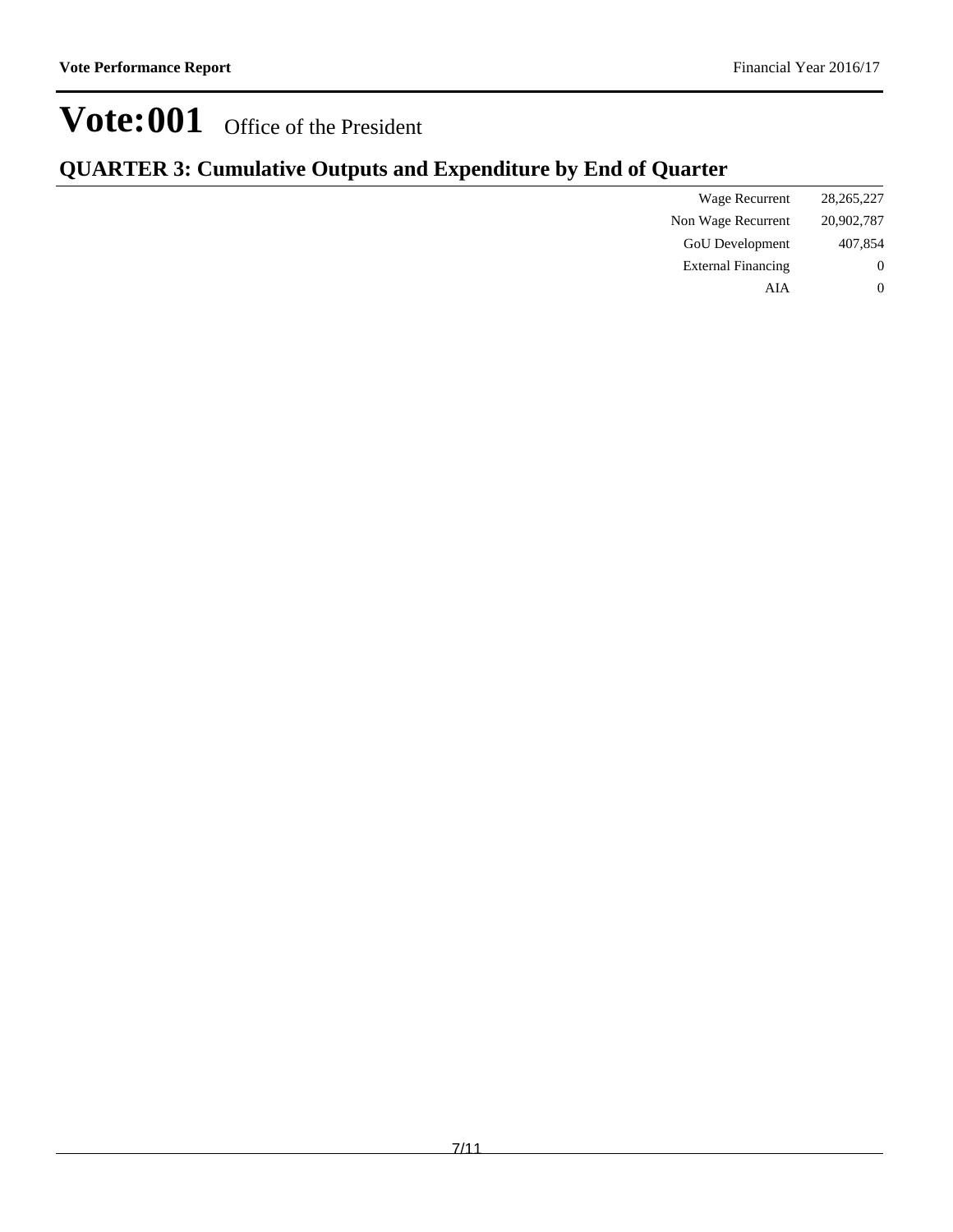## **QUARTER 3: Outputs and Expenditure in Quarter**

| <b>Outputs Planned in Quarter</b>                            | <b>Actual Outputs Achieved in</b><br><b>Quarter</b>          | <b>Expenditures incurred in the</b><br><b>Quarter to deliver outputs</b> | <b>UShs</b><br><b>Thousand</b> |
|--------------------------------------------------------------|--------------------------------------------------------------|--------------------------------------------------------------------------|--------------------------------|
| Program: 11 Strengthening Internal security                  |                                                              |                                                                          |                                |
| <b>Recurrent Programmes</b>                                  |                                                              |                                                                          |                                |
| <b>Subprogram: 08 Internal Security Organisation</b>         |                                                              |                                                                          |                                |
| <b>Outputs Provided</b>                                      |                                                              |                                                                          |                                |
| <b>Output: 01 Collection of Intelligence</b>                 |                                                              |                                                                          |                                |
| 180 Intelligence reports.                                    | 180 Intelligence reports were generated                      | <b>Item</b>                                                              | <b>Spent</b>                   |
|                                                              | and disseminated.                                            | 211101 General Staff Salaries                                            | 25,438,704                     |
|                                                              |                                                              | 224003 Classified Expenditure                                            | 19,790,319                     |
| <b>Reasons for Variation in performance</b>                  |                                                              |                                                                          |                                |
| No variations during the quarter                             |                                                              |                                                                          |                                |
|                                                              |                                                              | <b>Total</b>                                                             | 45,229,023                     |
|                                                              |                                                              | Wage Recurrent                                                           | 25,438,704                     |
|                                                              |                                                              | Non Wage Recurrent                                                       | 19,790,319                     |
|                                                              |                                                              | AIA                                                                      | 0                              |
| <b>Output: 02 Administration</b>                             |                                                              |                                                                          |                                |
| Offices rented, Transport equipment                          | Offices rented, Transport equipment                          | <b>Item</b>                                                              | <b>Spent</b>                   |
| maintained, Allowances paid, Office<br>equipment maintained. | maintained, Allowances paid, Office<br>equipment maintained. | 211101 General Staff Salaries                                            | 2,826,523                      |
|                                                              |                                                              | 211103 Allowances                                                        | 80,252                         |
|                                                              |                                                              | 212201 Social Security Contributions                                     | 226,340                        |
|                                                              |                                                              | 221001 Advertising and Public Relations                                  | 490                            |
|                                                              |                                                              | 221003 Staff Training                                                    | 18,532                         |
|                                                              |                                                              | 221007 Books, Periodicals & Newspapers                                   | 3,738                          |
|                                                              |                                                              | 221009 Welfare and Entertainment                                         | 85,199                         |
|                                                              |                                                              | 221011 Printing, Stationery, Photocopying and<br>Binding                 | 6,820                          |
|                                                              |                                                              | 221012 Small Office Equipment                                            | 6,433                          |
|                                                              |                                                              | 222001 Telecommunications                                                | 195,839                        |
|                                                              |                                                              | 223001 Property Expenses                                                 | 4,135                          |
|                                                              |                                                              | 223003 Rent – (Produced Assets) to private<br>entities                   | 92,374                         |
|                                                              |                                                              | 223005 Electricity                                                       | 165,790                        |
|                                                              |                                                              | 223006 Water                                                             | 29,363                         |
|                                                              |                                                              | 227001 Travel inland                                                     | 14,705                         |
|                                                              |                                                              | 227002 Travel abroad                                                     | 11,011                         |
|                                                              |                                                              | 227004 Fuel, Lubricants and Oils                                         | 36,704                         |
|                                                              |                                                              | 228002 Maintenance - Vehicles                                            | 134,742                        |
| <b>Reasons for Variation in performance</b>                  |                                                              |                                                                          |                                |
| No variations                                                |                                                              |                                                                          |                                |

| 3,938,991 | <b>Total</b>       |  |
|-----------|--------------------|--|
|           |                    |  |
| 2,826,523 | Wage Recurrent     |  |
| 1,112,468 | Non Wage Recurrent |  |
| $\theta$  | AIA                |  |
|           | 8/11               |  |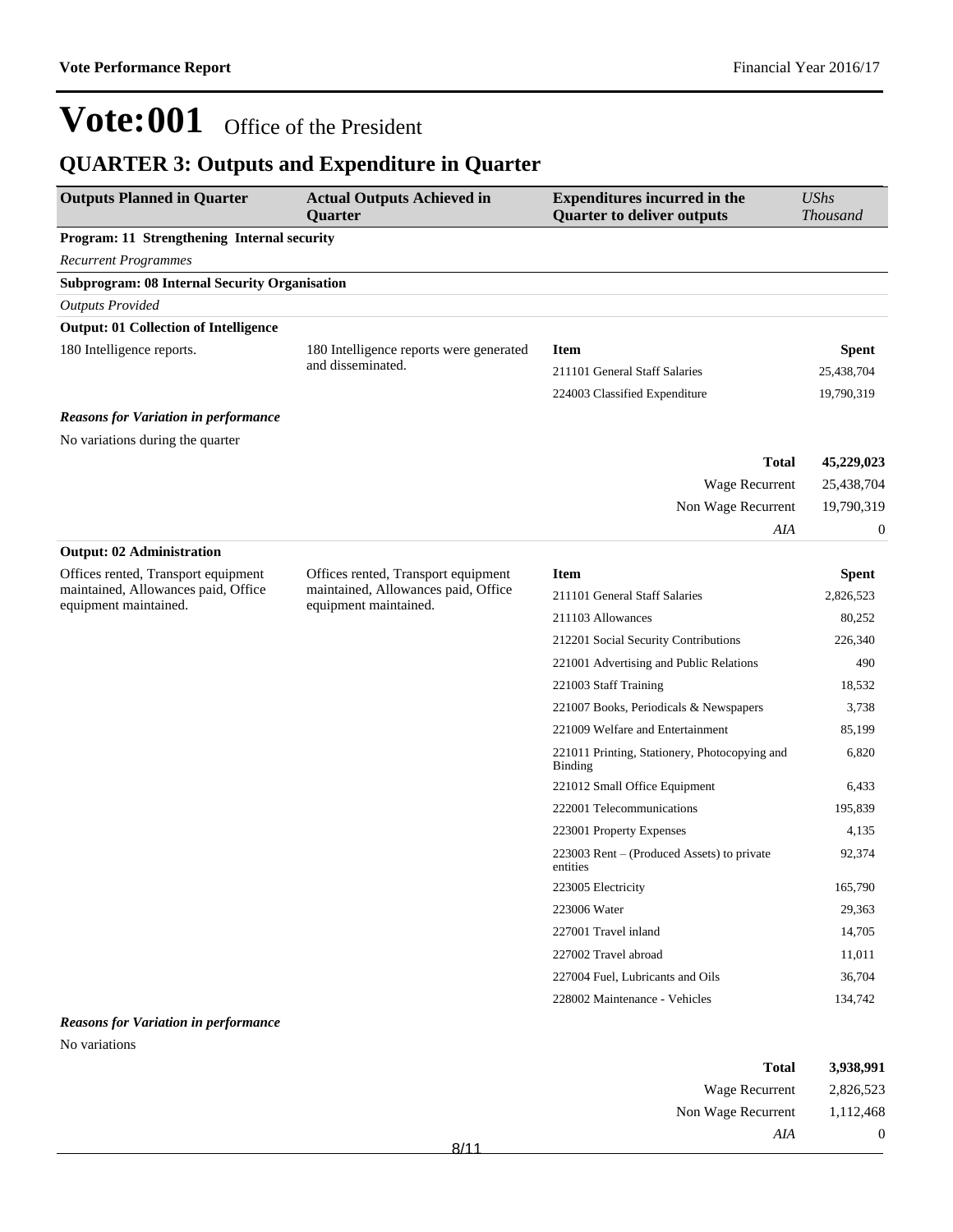## **QUARTER 3: Outputs and Expenditure in Quarter**

| <b>Outputs Planned in Quarter</b>                                   | <b>Actual Outputs Achieved in</b><br>Quarter | <b>Expenditures incurred in the</b><br><b>Quarter to deliver outputs</b> | <b>UShs</b><br><b>Thousand</b> |
|---------------------------------------------------------------------|----------------------------------------------|--------------------------------------------------------------------------|--------------------------------|
| Arrears                                                             |                                              |                                                                          |                                |
| <b>Output: 99 Arrears</b>                                           |                                              |                                                                          |                                |
|                                                                     |                                              | <b>Item</b>                                                              | <b>Spent</b>                   |
| <b>Reasons for Variation in performance</b>                         |                                              |                                                                          |                                |
|                                                                     |                                              |                                                                          |                                |
|                                                                     |                                              | <b>Total</b>                                                             | 0                              |
|                                                                     |                                              | Wage Recurrent                                                           | 0                              |
|                                                                     |                                              | Non Wage Recurrent                                                       | 0                              |
|                                                                     |                                              | AIA                                                                      | 0                              |
|                                                                     |                                              | <b>Total For SubProgramme</b>                                            | 49,168,014                     |
|                                                                     |                                              | Wage Recurrent                                                           | 28, 265, 227                   |
|                                                                     |                                              | Non Wage Recurrent                                                       | 20,902,787                     |
|                                                                     |                                              | AIA                                                                      | 0                              |
| <b>Development Projects</b>                                         |                                              |                                                                          |                                |
| Project: 0982 Strengthening of Internal Security                    |                                              |                                                                          |                                |
| <b>Capital Purchases</b>                                            |                                              |                                                                          |                                |
| Output: 75 Purchase of Motor Vehicles and Other Transport Equipment |                                              |                                                                          |                                |
| No procurement                                                      | No procurement made                          | <b>Item</b>                                                              | <b>Spent</b>                   |
|                                                                     |                                              | 312201 Transport Equipment                                               | 343,950                        |
| <b>Reasons for Variation in performance</b>                         |                                              |                                                                          |                                |
| No Variations                                                       |                                              |                                                                          |                                |
|                                                                     |                                              | <b>Total</b>                                                             | 343,950                        |
|                                                                     |                                              | GoU Development                                                          | 343,950                        |
|                                                                     |                                              | <b>External Financing</b>                                                | $\boldsymbol{0}$               |
|                                                                     |                                              | AIA                                                                      | 0                              |
| Output: 77 Purchase of Specialised Machinery & Equipment            |                                              |                                                                          |                                |
| Procurement of assorted classified                                  | Procured Assorted classified equipment.      | <b>Item</b>                                                              | <b>Spent</b>                   |
| equipment.                                                          |                                              | 312202 Machinery and Equipment                                           | 63,904                         |
| <b>Reasons for Variation in performance</b>                         |                                              |                                                                          |                                |
| No Variations                                                       |                                              |                                                                          |                                |
|                                                                     |                                              | <b>Total</b>                                                             | 63,904                         |
|                                                                     |                                              | <b>GoU</b> Development                                                   | 63,904                         |
|                                                                     |                                              | <b>External Financing</b>                                                | $\boldsymbol{0}$               |
|                                                                     |                                              | ${\rm AIA}$                                                              | $\boldsymbol{0}$               |
|                                                                     |                                              | <b>Total For SubProgramme</b>                                            | 407,854                        |
|                                                                     |                                              | <b>GoU</b> Development                                                   | 407,854                        |
|                                                                     |                                              | <b>External Financing</b>                                                | $\boldsymbol{0}$               |
|                                                                     |                                              | ${\rm AIA}$                                                              | $\boldsymbol{0}$               |
|                                                                     |                                              | <b>GRAND TOTAL</b>                                                       | 49,575,868                     |
|                                                                     |                                              | Wage Recurrent                                                           | 28, 265, 227                   |
|                                                                     |                                              | Non Wage Recurrent                                                       | 20,902,787                     |
|                                                                     | 9/11                                         |                                                                          |                                |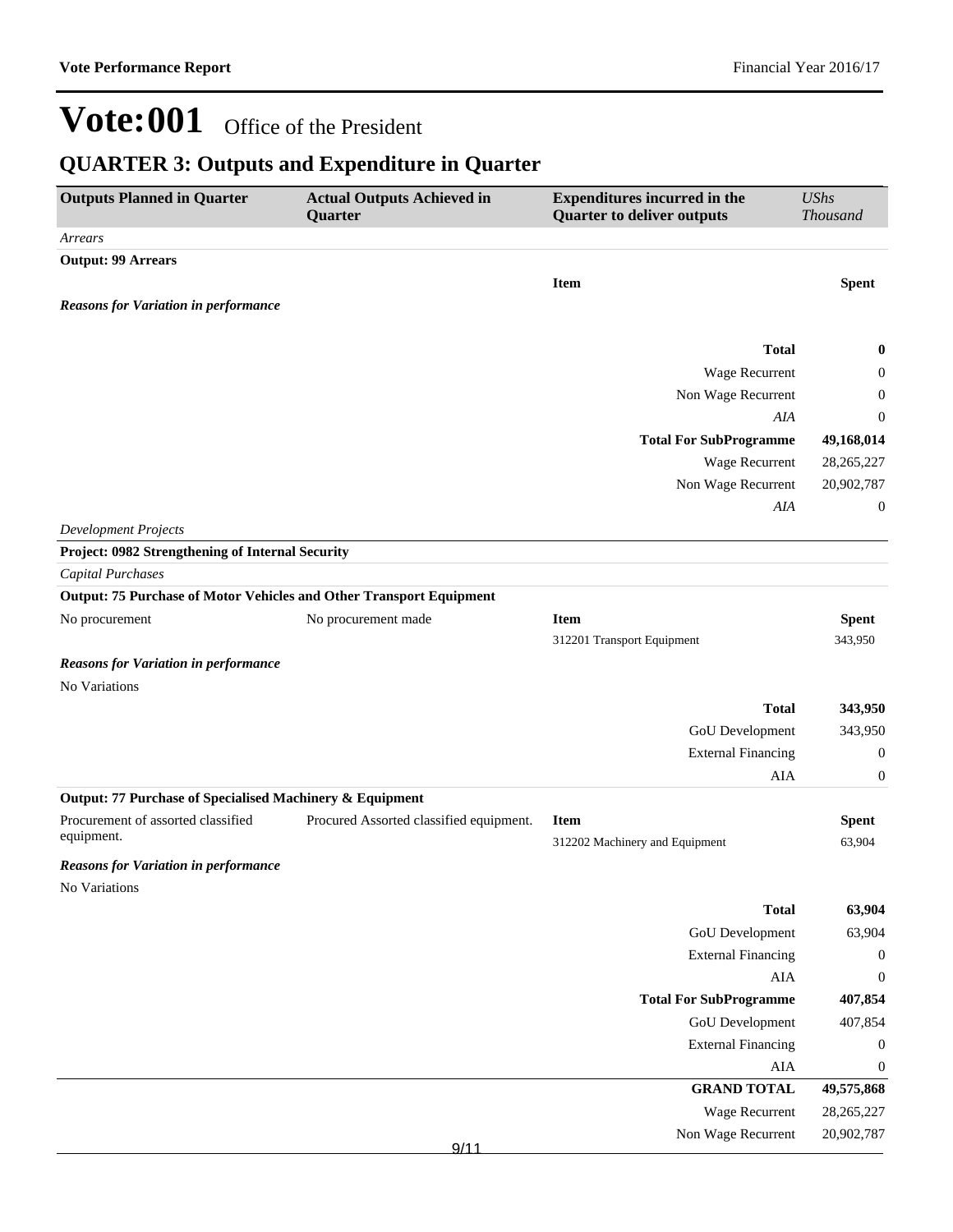## **QUARTER 3: Outputs and Expenditure in Quarter**

| GoU Development           | 407,854 |
|---------------------------|---------|
| <b>External Financing</b> | 0       |
| AIA                       | 0       |